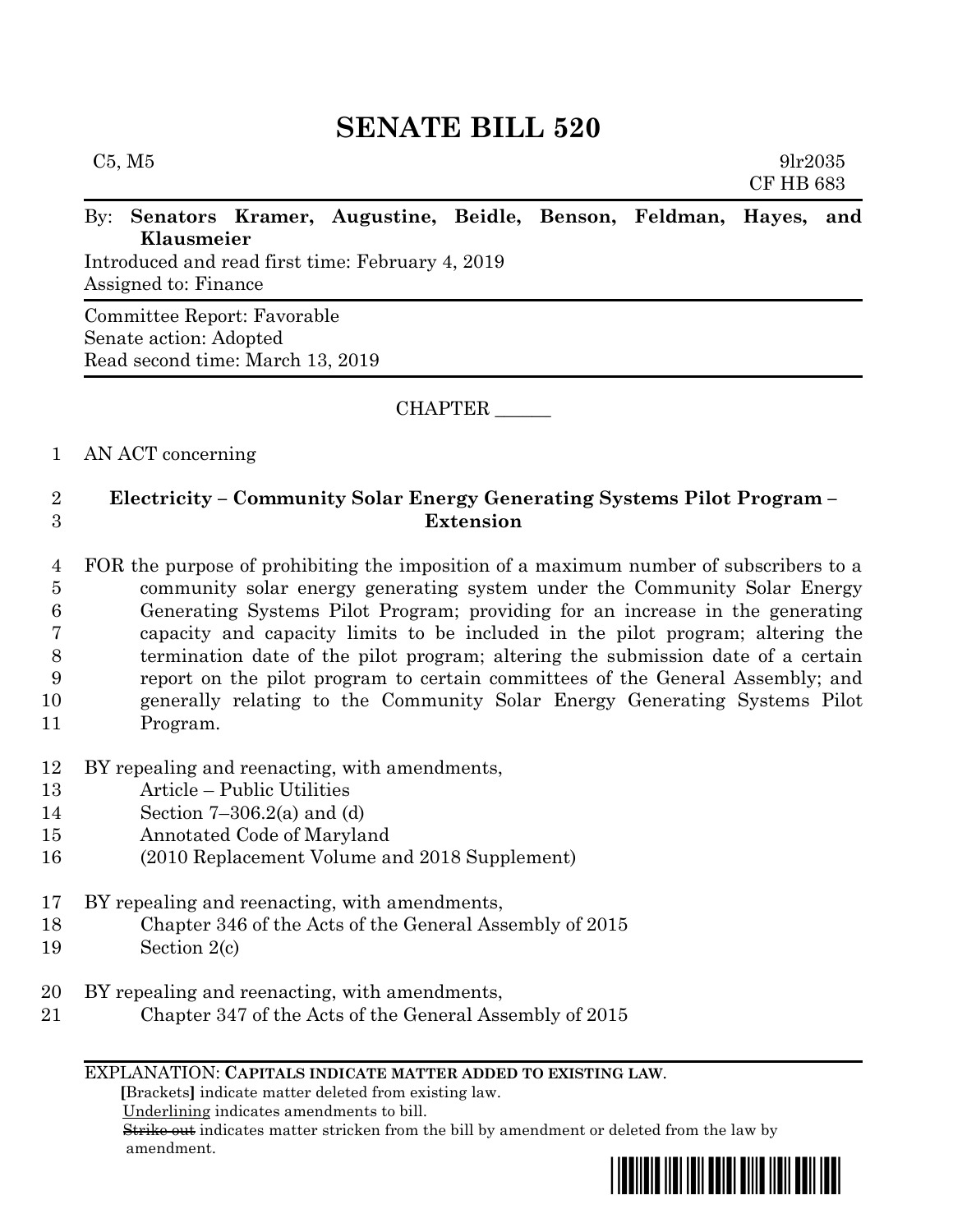|                      | $\overline{2}$                                                                                              | <b>SENATE BILL 520</b>                                                                                                                                                                                                                                           |  |  |  |
|----------------------|-------------------------------------------------------------------------------------------------------------|------------------------------------------------------------------------------------------------------------------------------------------------------------------------------------------------------------------------------------------------------------------|--|--|--|
| $\mathbf{1}$         | Section $2(c)$                                                                                              |                                                                                                                                                                                                                                                                  |  |  |  |
| $\overline{2}$<br>3  | SECTION 1. BE IT ENACTED BY THE GENERAL ASSEMBLY OF MARYLAND,<br>That the Laws of Maryland read as follows: |                                                                                                                                                                                                                                                                  |  |  |  |
| $\overline{4}$       |                                                                                                             | <b>Article - Public Utilities</b>                                                                                                                                                                                                                                |  |  |  |
| $\overline{5}$       | $7 - 306.2.$                                                                                                |                                                                                                                                                                                                                                                                  |  |  |  |
| 6                    | (a)<br>(1)                                                                                                  | In this section the following words have the meanings indicated.                                                                                                                                                                                                 |  |  |  |
| 7                    | (2)                                                                                                         | "Baseline annual usage" means:                                                                                                                                                                                                                                   |  |  |  |
| 8<br>9               |                                                                                                             | a subscriber's accumulated electricity use in kilowatt-hours for<br>(i)<br>the 12 months before the subscriber's most recent subscription; or                                                                                                                    |  |  |  |
| 10<br>11<br>12<br>13 | manner the Commission approves.                                                                             | for a subscriber that does not have a record of 12 months of<br>(ii)<br>electricity use at the time of the subscriber's most recent subscription, an estimate of the<br>subscriber's accumulated 12 months of electricity use in kilowatt-hours, determined in a |  |  |  |
| 14<br>15             | (3)<br>system that:                                                                                         | "Community solar energy generating system" means a solar energy                                                                                                                                                                                                  |  |  |  |
| 16                   |                                                                                                             | (i)<br>is connected to the electric distribution grid serving the State;                                                                                                                                                                                         |  |  |  |
| 17                   |                                                                                                             | is located in the same electric service territory as its subscribers;<br>(ii)                                                                                                                                                                                    |  |  |  |
| 18<br>19             | facility with its own electric meter;                                                                       | is attached to the electric meter of a subscriber or is a separate<br>(iii)                                                                                                                                                                                      |  |  |  |
| 20<br>21<br>22       | metering;                                                                                                   | credits its generated electricity, or the value of its generated<br>(iv)<br>electricity, to the bills of the subscribers to that system through virtual net energy                                                                                               |  |  |  |
| 23<br>24             | <b>NUMBER OF SUBSCRIBERS;</b>                                                                               | has at least two subscribers BUT NO LIMIT TO THE MAXIMUM<br>(v)                                                                                                                                                                                                  |  |  |  |
| 25<br>$26\,$         |                                                                                                             | does not have subscriptions larger than 200 kilowatts<br>(vi)<br>constituting more than 60% of its subscriptions;                                                                                                                                                |  |  |  |
| $27\,$<br>28         |                                                                                                             | has a generating capacity that does not exceed 2 megawatts as<br>(vii)<br>measured by the alternating current rating of the system's inverter; and                                                                                                               |  |  |  |
| 29                   |                                                                                                             | (viii) may be owned by any person.                                                                                                                                                                                                                               |  |  |  |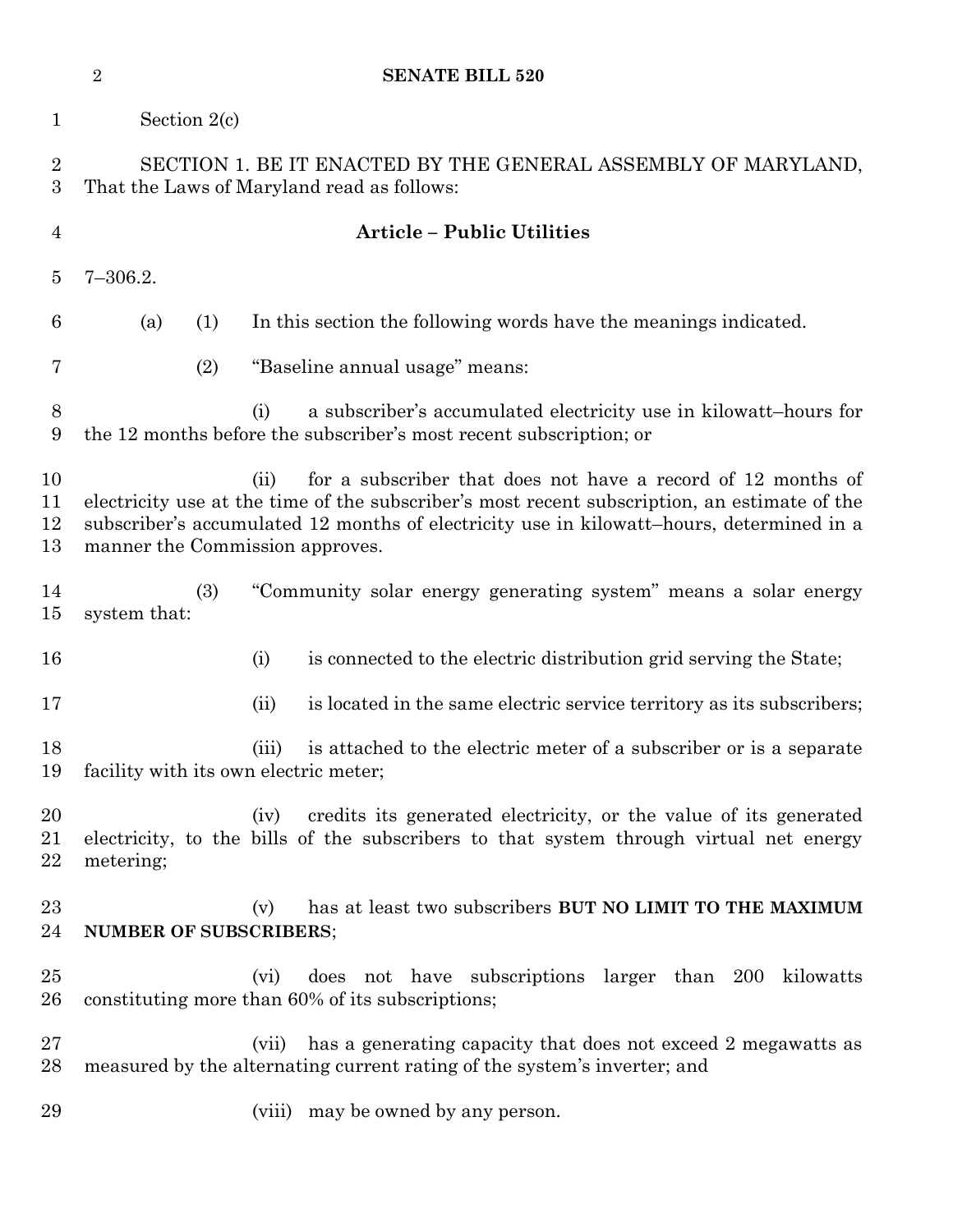## **SENATE BILL 520** 3

| $\mathbf 1$<br>$\overline{2}$    | (4)<br>Pilot Program.                                                                                                                                                                                                                                                                                                                                                                                                                                                      |      | "Program" means the Community Solar Energy Generating Systems                                                                                                   |  |  |
|----------------------------------|----------------------------------------------------------------------------------------------------------------------------------------------------------------------------------------------------------------------------------------------------------------------------------------------------------------------------------------------------------------------------------------------------------------------------------------------------------------------------|------|-----------------------------------------------------------------------------------------------------------------------------------------------------------------|--|--|
| $\boldsymbol{3}$                 | (5)                                                                                                                                                                                                                                                                                                                                                                                                                                                                        |      | "Subscriber" means a retail customer of an electric company that:                                                                                               |  |  |
| $\overline{4}$<br>$\overline{5}$ | system; and                                                                                                                                                                                                                                                                                                                                                                                                                                                                | (i)  | holds a subscription to a community solar energy generating                                                                                                     |  |  |
| 6<br>7                           | the subscription shall be attributed.                                                                                                                                                                                                                                                                                                                                                                                                                                      | (ii) | has identified one or more individual meters or accounts to which                                                                                               |  |  |
| 8                                | (6)                                                                                                                                                                                                                                                                                                                                                                                                                                                                        |      | "Subscriber organization" means:                                                                                                                                |  |  |
| 9<br>10                          | generating system; or                                                                                                                                                                                                                                                                                                                                                                                                                                                      | (i)  | a person that owns or operates a community solar energy                                                                                                         |  |  |
| 11<br>12                         | generating system.                                                                                                                                                                                                                                                                                                                                                                                                                                                         | (ii) | the collective group of subscribers of a community solar energy                                                                                                 |  |  |
| 13<br>14                         | "Subscription" means the portion of the electricity generated by a<br>(7)<br>community solar energy generating system that is credited to a subscriber.                                                                                                                                                                                                                                                                                                                    |      |                                                                                                                                                                 |  |  |
| 15<br>16                         | (8)                                                                                                                                                                                                                                                                                                                                                                                                                                                                        |      | "Unsubscribed energy" means any community solar energy generating<br>system output in kilowatt-hours that is not allocated to any subscriber.                   |  |  |
| 17<br>18<br>19<br>20<br>21       | "Virtual net energy metering" means measurement of the difference<br>(9)<br>between the kilowatt-hours or value of electricity that is supplied by an electric company<br>and the kilowatt-hours or value of electricity attributable to a subscription to a community<br>solar energy generating system and fed back to the electric grid over the subscriber's billing<br>period, as calculated under the tariffs established under subsection $(e)(2)$ of this section. |      |                                                                                                                                                                 |  |  |
| 22<br>$23\,$                     | (d)<br>(1)<br>Solar Energy Generating System Program.                                                                                                                                                                                                                                                                                                                                                                                                                      | (i)  | The Commission shall establish a pilot program for a Community                                                                                                  |  |  |
| 24<br>$25\,$                     | subsection.                                                                                                                                                                                                                                                                                                                                                                                                                                                                | (ii) | The structure of the pilot program is as provided in this                                                                                                       |  |  |
| 26                               | (2)                                                                                                                                                                                                                                                                                                                                                                                                                                                                        |      | All rate classes may participate in the pilot program.                                                                                                          |  |  |
| $27\,$<br>28                     | (3)                                                                                                                                                                                                                                                                                                                                                                                                                                                                        |      | Subscribers served by electric standard offer service and electricity<br>suppliers may hold subscriptions to the same community solar energy generating system. |  |  |
| 29                               | (4)                                                                                                                                                                                                                                                                                                                                                                                                                                                                        |      | A subscriber organization shall:                                                                                                                                |  |  |
| 30                               |                                                                                                                                                                                                                                                                                                                                                                                                                                                                            | (i)  | determine how to allocate subscriptions to subscribers; and                                                                                                     |  |  |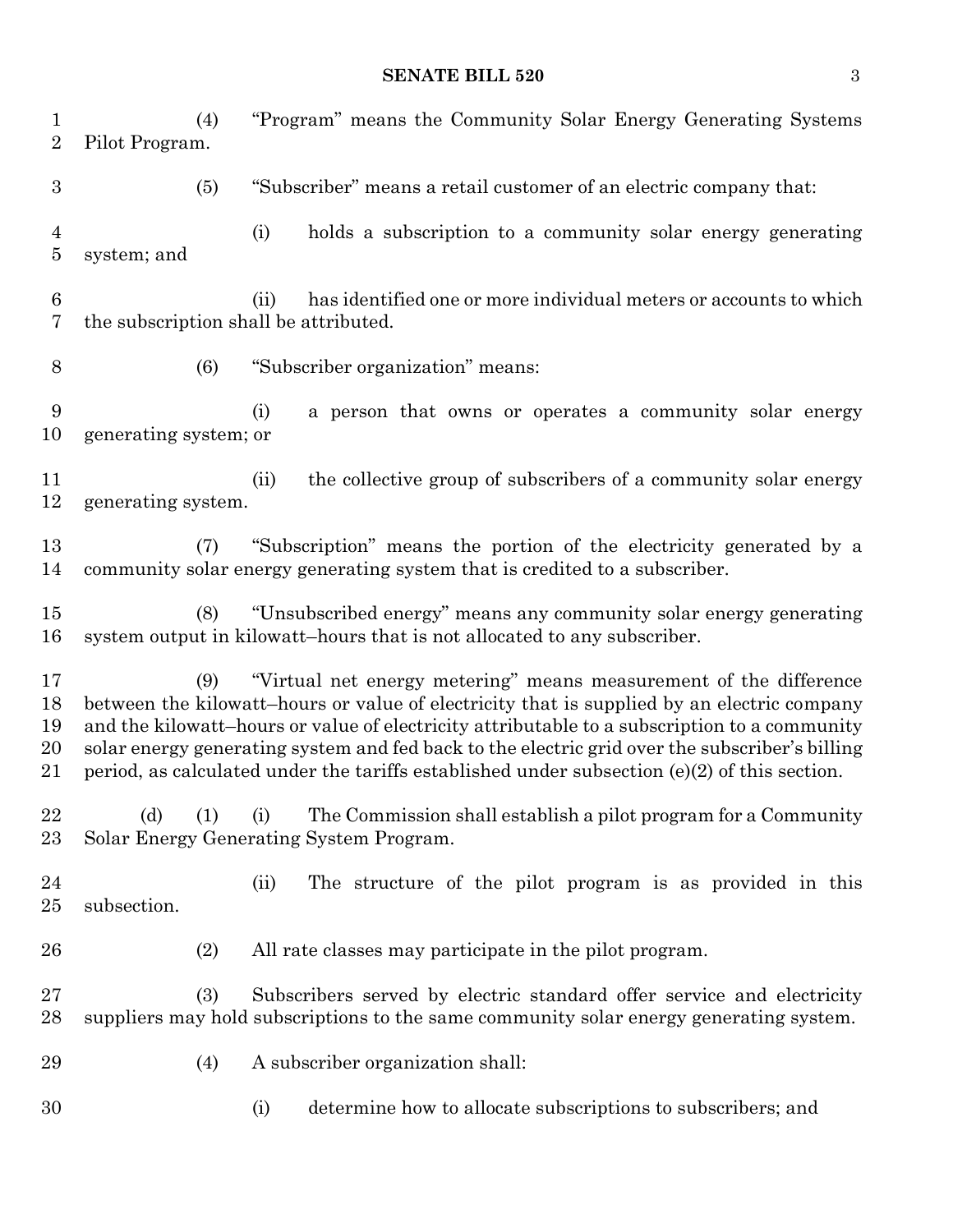#### **SENATE BILL 520**

 (ii) notify an electric company and, if applicable, a relevant electricity supplier about the regulations the Commission adopts under subsection (e) of this section.

 (5) An electric company shall use the tariff structure under subsection (e)(2) of this section to provide each subscriber with the credits.

 (6) A subscriber may not receive credit for virtual net excess generation that exceeds 200% of the subscriber's baseline annual usage.

 (7) Any unsubscribed energy generated by a community solar energy generating system that is not owned by an electric company shall be purchased under the electric company's process for purchasing the output from qualifying facilities at the amount it would have cost the electric company to procure the energy.

 (8) An electric company shall use energy generated from a community solar energy generating system to offset purchases from wholesale electricity suppliers for standard offer service.

 (9) All costs associated with small generator interconnection standards under COMAR 20.50.09 are the responsibility of the subscriber organization.

 (10) A subscriber organization may petition an electric company to coordinate the interconnection and commencement of operations of a community solar energy generating system after the Commission adopts regulations required under subsection (e) of this section.

 (11) A subscriber organization may contract with a third party for the third party to finance, build, own, or operate a community solar energy generating system.

 (12) A municipal utility or cooperative utility may participate in the pilot program.

 (13) Equipment for a community solar energy generating system may not be built on contiguous parcels of land unless the equipment is installed only on building rooftops.

- 
- (14) The pilot program shall:
- 
- 29 (i) begin on the earlier of:

 1. the date of submission of the first petition of a subscriber organization under paragraph (10) of this subsection after the Commission adopts the regulations required under subsection (e) of this section; or

- and
- 2. 6 months after the Commission adopts those regulations;